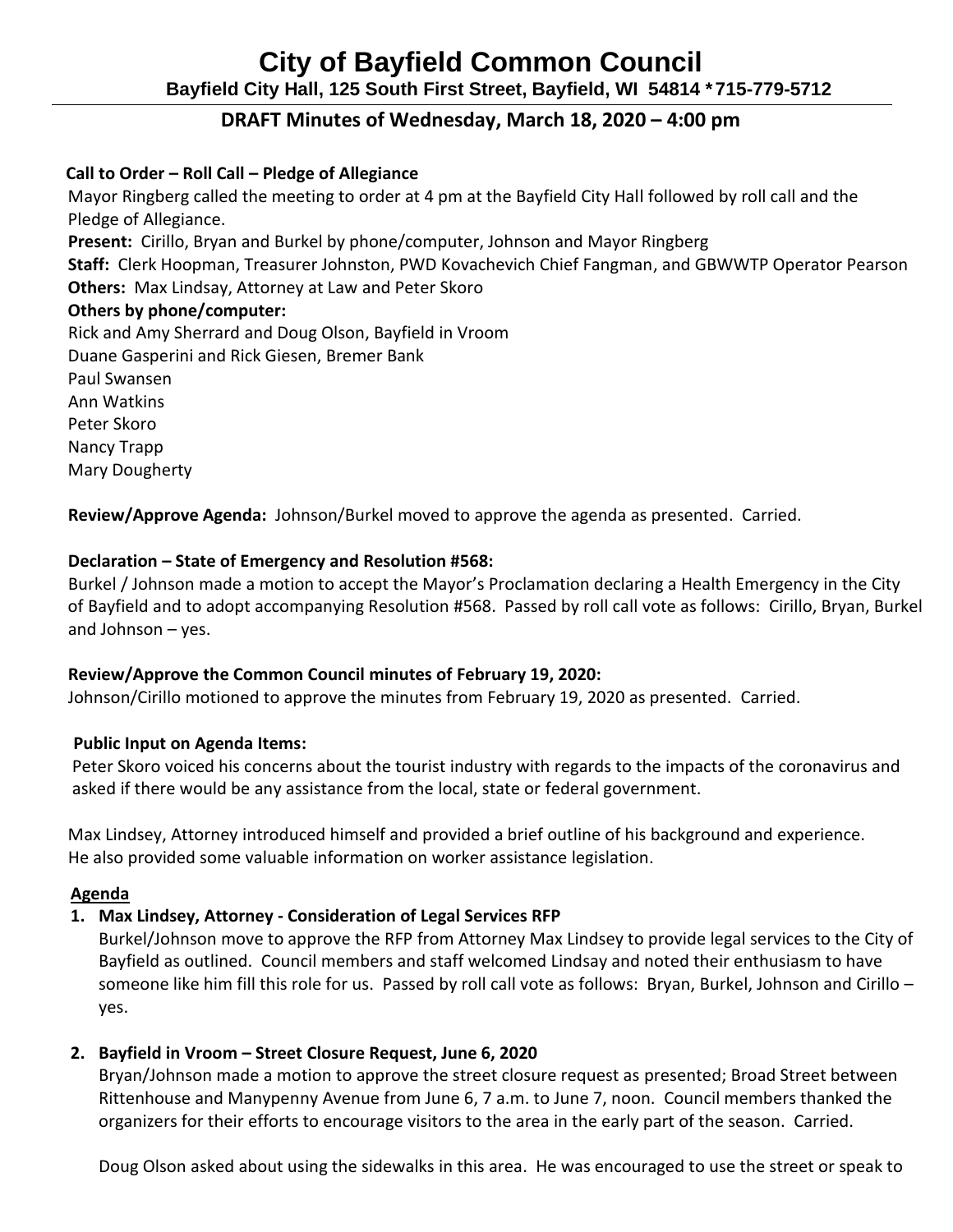adjacent property owners about additional space. He shouldn't block the sidewalk.

**3. Resolution # 567 - Providing for the Issuance, Sale and Delivery of \$1,408,589.83 General Obligation Refunding Bonds, Series 2020, of the City of Bayfield, Wisconsin; Establishing the Terms and Conditions Therefor; Directing Their Execution and Delivery; Creating a Debt Service Account Therefor; and Awarding the Sale Thereof"**

Johnson/Bryan moved to approve Resolution #567 as presented. Some discussion ensued on the timing and also about the potential savings. Motion carried by voice vote as follows: Burkel, Johnson, Cirillo and Bryan – yes.

- **4. Resolution #569 – International Migratory Bird Day** Not available; will be on next month's agenda.
- **5. Earth Day and Arbor Day Proclamations** Not available; will be on next month's agenda.

## **6. Covid-19: Discuss current situation and policies**

The Mayor said a few words about the Community actions to date which have been good. Going forward it's going to be difficult since we don't know how long it will last or the extent of how far reaching it will be. EMS, Fire and Police have been working together on best practices and responding to various calls. The public needs to be aware the EMS will be fully gowned for precaution, but that doesn't mean the home they are entering has Covid-19. To date, there are no known cases in Bayfield County. A few have selfisolated themselves.

The Mayor announced all City Meeting will be canceled until further notice, unless they are of great importance. If it can wait, it should.

If staff needs to take time off due to illness or exposure use sick time. With all other issues, the City will be flexible and will allow telecommuting when possible. Safety is the best practice and public facilities may be closed or closed to the public as needed.

Attorney Lindsey informed the Council that the government is planning to reimburse employers for two weeks of sick pay for employees or sick kids, capped at \$511/day. After two weeks, FMLA may kick in at 2/3 pay.

Mary Dougherty informed the Council what CORE has been discussing and the types of service they can offer. They are closing Encore and all transportation services. They are helping with picking up groceries and prescriptions, pet walking, and making support and check-in calls. They're looking into on-line community gathering ideas and book drops. May need help developing a list of available support persons.

Ann Watkins explained the concept of neighborhood pods; it's like a block nurse program/block captain.

## **7. Consideration of Contract between the City of Bayfield and NWRPC for CDBG Planning Grant Administration**

Johnson/Burkel moved to approve the contract in the amount of \$84,174. The Council was reminded \$34,174 was to be provided by 14 participating jurisdictions and the CDBG is covering \$50,000. Passed by roll call vote as follows: Johnson, Cirillo, Bryan and Burkel – yes.

## **8. Committee Resignation/Appointments**

Johnson/Bryan made a motion to accept with regret the resignation of David Eades from the BART Committee and to accept the Mayor's Appointments as follows: Library – Doreen Dolman, Drew Froelinger; Election Board - Marlene Paap and Jenny Tumas; BART - Mary Dougherty. Carried.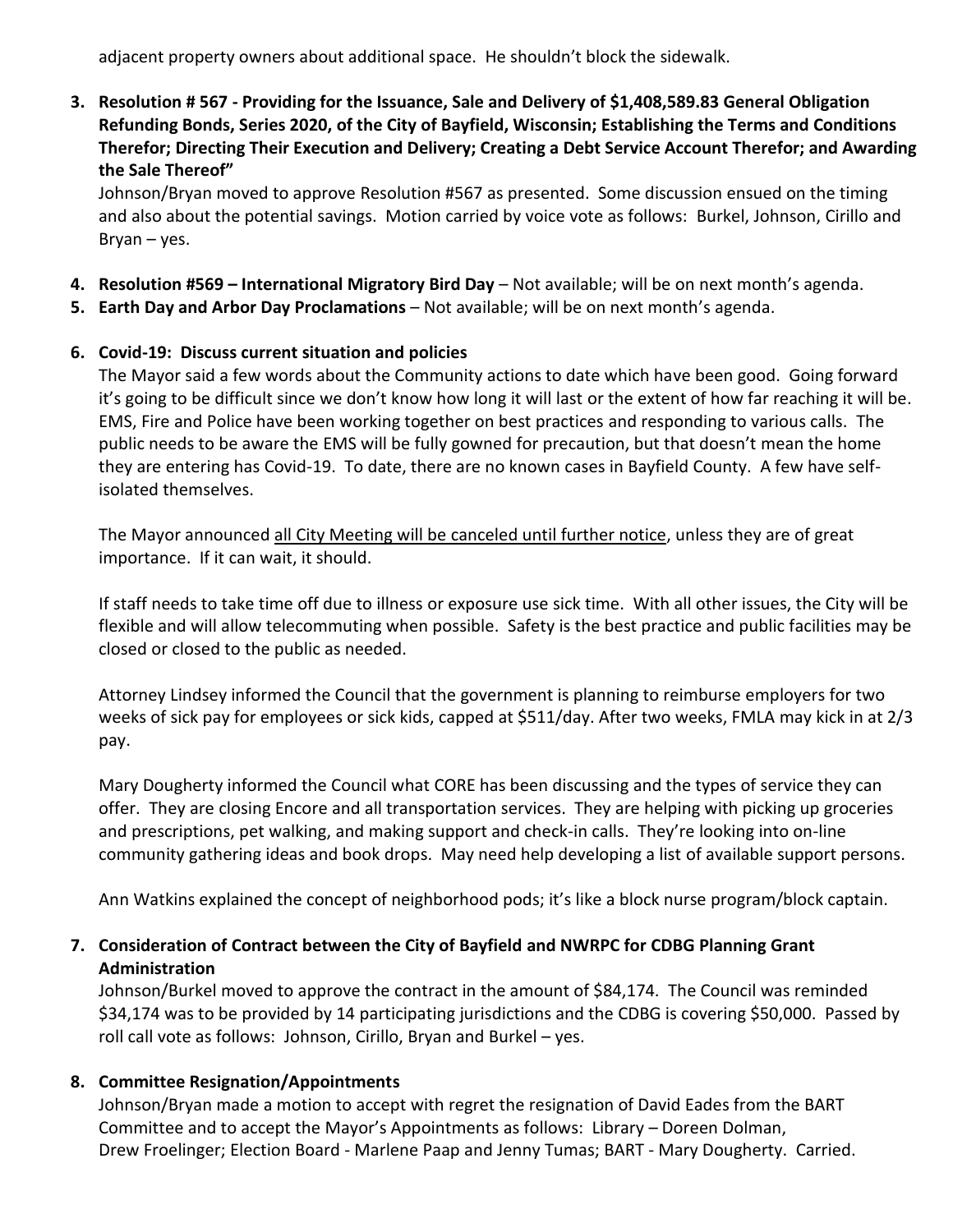## **9. Project Updates:**

- a. Marina Breakwall/Seawall Project The City is working with the various agencies on obtaining the grant agreements so additional planning services can proceed.
- b. Bayfield & Ashland County Regional Housing Study The Mayor said some background work is being done for the survey, which should be sent out late spring/early summer.
- c. Big Ravine & Wayfinding System Project Under Kitchell and the P&R Committee's direction the project is moving forward.
- d. Bayfield Area Trails (BATS) Cirillo told the Council the Committee met yesterday and talked about signage. It was noted we need to discuss further to make sure a unified sign format will be in place.
- e. Green Infrastructure Project The Task Force has met twice, and the process is going great; see notes below.
- f. Lakeshore Walkway and Trails Project (Town and City) The Council received a copy of the recent postcard mailed by Landmark Conservancy. Engineering information is expected no later than June 30.

## **10. Mayor's Report**

The Mayor thanked the employees for their work and commitment during the Covid-19 crisis. Cirillo asked about Election contingency plans for April 7, 2020. Hoopman explained we have plans in place, but they continue to evolve due to the day-to-day impacts. We have requested community wide absentee voting by mail, and the Election Board has been put on notice about the situation.

The Mayor informed the Council that at this time he was still planning to leave on March 21, 2020 as scheduled but would have access to phone/internet throughout.

## **File Reports from Committees, Commission & Boards:**

**Architectural Review Board**: Minutes of October 28, 2019 **Finance:** Minutes of February 19, 2020 **Fire Department:** Minutes of January 6, and March 2, 2020 **Green Infrastructure:** Meeting notes of March 10, 2020 **Harbor:** Minutes of March 2, 2020 **Library**: Minutes of February 26, 2020 **Planning**: Minutes of February 25, 2020 **Police Department**: February 2020 Report **Public Works**: Minutes of March 10, 2020 Burkel/Johnson made a motion to accept and place the above minutes on file. Carried.

The Council received a copy of Pearson's Wastewater Operator Certificate. He was congratulated and received a round of applause. All of his testing is done, and he's fully certified with an advanced license. Way to go Josh!

**Correspondence**: February 13, 2020 – Letter from Janet Bewley, Superior Days. Informational, no action needed.

**Treasurer's:** February Voucher Payments, Fund Summary, Treasurer's Reports and Budgets Bryan/Burkel moved to approve the February Voucher payments and to place the reports on file as presented. Passed by roll call vote as follows: Cirillo, Bryan, Burkel and Johnson – yes.

## **Closed Session**: None.

**Other:** Before closing the meeting, Attorney Lindsey informed those present:

- employees nationwide are not able to file for Worker's Compensation if they contract Covid-19 because there is no real way to prove where they were infected.
- the United Way may be a source for Community Assistance
- the City should track all related Covid-19 expenses for possible future reimbursement.